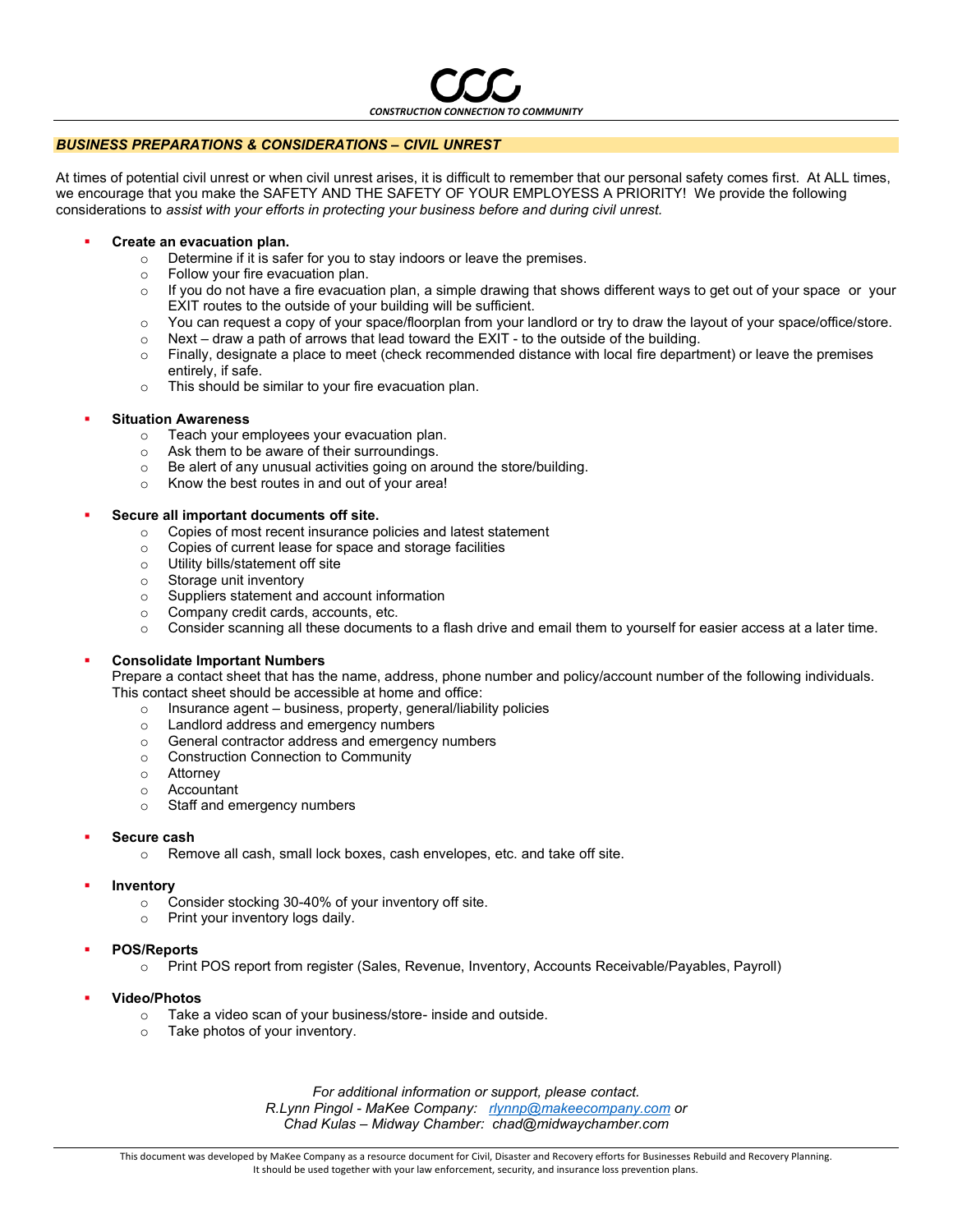*CONSTRUCTION CONNECTION TO COMMUNITY*

## *PROPERTY PREPARATIONS & CONSIDERATIONS – CIVIL UNREST*

- **Test Systems** 
	- o Burglar, security, and fire alarms replace batteries if needed.
- **Check Points of Entry** 
	- o Check conditions of all windows, locks, and doors.
	- o Consider deadbolts wherever possible.
	- o Consider security cameras wherever possible.
	- o Consider lighting at entry points and in parking lots.
	- o Consult insurance company and/or a contractor on recommendations for property protection including plywood installation to protect storefront window.
- **Remove harmful materials.** 
	- o Remove combustible materials from premises.
	- o Remove anything that may be used to destruct the property.

# *DURING CIVIL UNREST*

## **Your safety and the safety of your employees are important. Do not wait until the last minute to leave the premises.**

- Follow your evacuation plan.
- Take all your cash.
- Print your POS report from your register.
- Take a quick video scan of your premises on your phone if *time allows.*
- Lock all doors and windows.
- Turn on your security camera if it is off.
- Contact your insurance company.
- Watch the news for updates.
- Follow Saint Paul Police Department on social media @SPPD.

*For additional information or support, please contact. R.Lynn Pingol - MaKee Company: [rlynnp@makeecompany.com](mailto:rlynnp@makeecompany.com) or Chad Kulas – Midway Chamber: chad@midwaychamber.com*